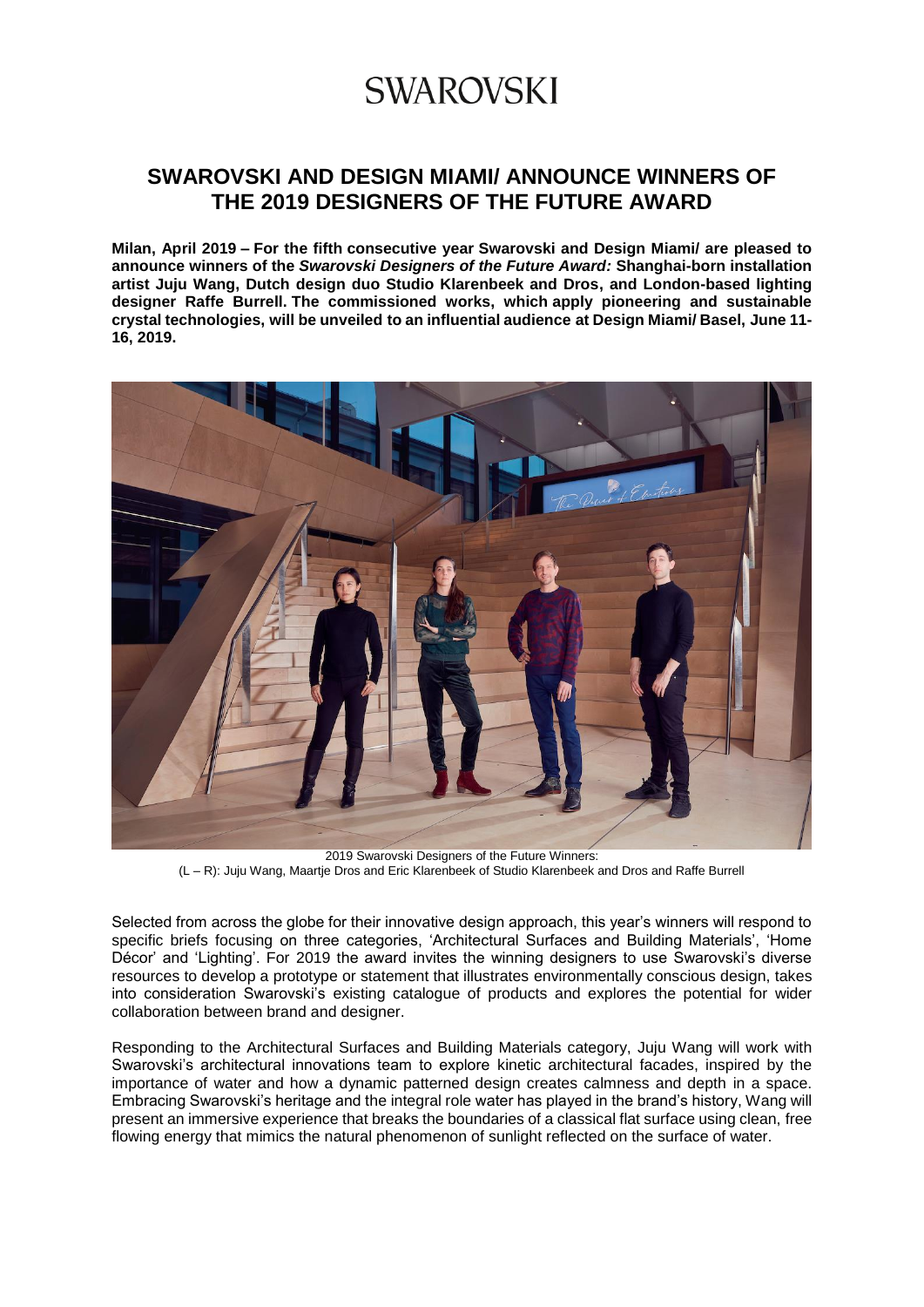For Home Décor, Studio Klarenbeek & Dros will present a series of 3D printed crystal objects inspired by the reduction of the Arctic icecaps observed between 1984 and 2012 due to global warming, to capture the world's precious ecology for future generations. Eschewing traditional crystal cutting, the designers are working closely with Swarovski's innovation division to champion the possibilities of 3D printed crystal, using the material for the first time ever in Light Sapphire to emulate the Arctic's waters.

Over the last two years, Swarovski's technicians have developed 3D crystal capabilities to create more detailed structures not possible when cutting crystal in the conventional way. The home objects will work as building blocks, connecting together to create covetable table top objects that reflect the everchanging icecaps, and reaching new heights of fascination and form in a range that expresses unique interpretations of Swarovski's signature sparkle.



**(N)**<br>(L – R): Juju Wang, Studio Klarenbeek & Dros and Raffe Burrell during the creative process.

Answering the Lighting brief, Raffe Burrell will present a collection of lighting pieces inspired by waterfalls in the Tyrolean mountains that surround Swarovski's historic headquarters in Wattens, Austria. Burrell has teamed this natural environment with the Art Deco movement, creating a contemporary twist on the traditional chandelier that highlights repetition of structure within the design. After examining Swarovski's current product catalogue, Burrell has chosen to use existing blue shades of crystal components which reflect the shapes formed as water cascades down the mountains, whilst also reducing the environmental impact through the manufacturing process.

To inspire the creative process, the laureates visited Swarovski's headquarters to discover the crystal brand's legacy of innovation and creativity. The designers explored the company's archives, the new Manufaktur building championing Swarovski's rapid prototyping process and the innovative Lighting and Crystal studios, taking the opportunity to develop and experiment with their design concepts. Swarovski will work closely with each designer, supporting the design process and leveraging its own legacy of developing work that is bold, evocative and thoughtful.

Manufactured in Wattens, the three works will feature the most responsible crystal on the market: Swarovski's patented Advanced Crystal formula, which enables the crystals to be lead-free<sup>[1]</sup> while retaining their superior brilliance and sparkle. A third of Swarovski's energy for crystal production comes from renewables and 70% of the water used is met through recycled sources as part of its environmental management program. Through the company's CLEAR program, Swarovski systematically manages, restricts and eliminates harmful chemicals from products and its supply chain. These efforts are part of Swarovski's commitment to driving positive change in the industry.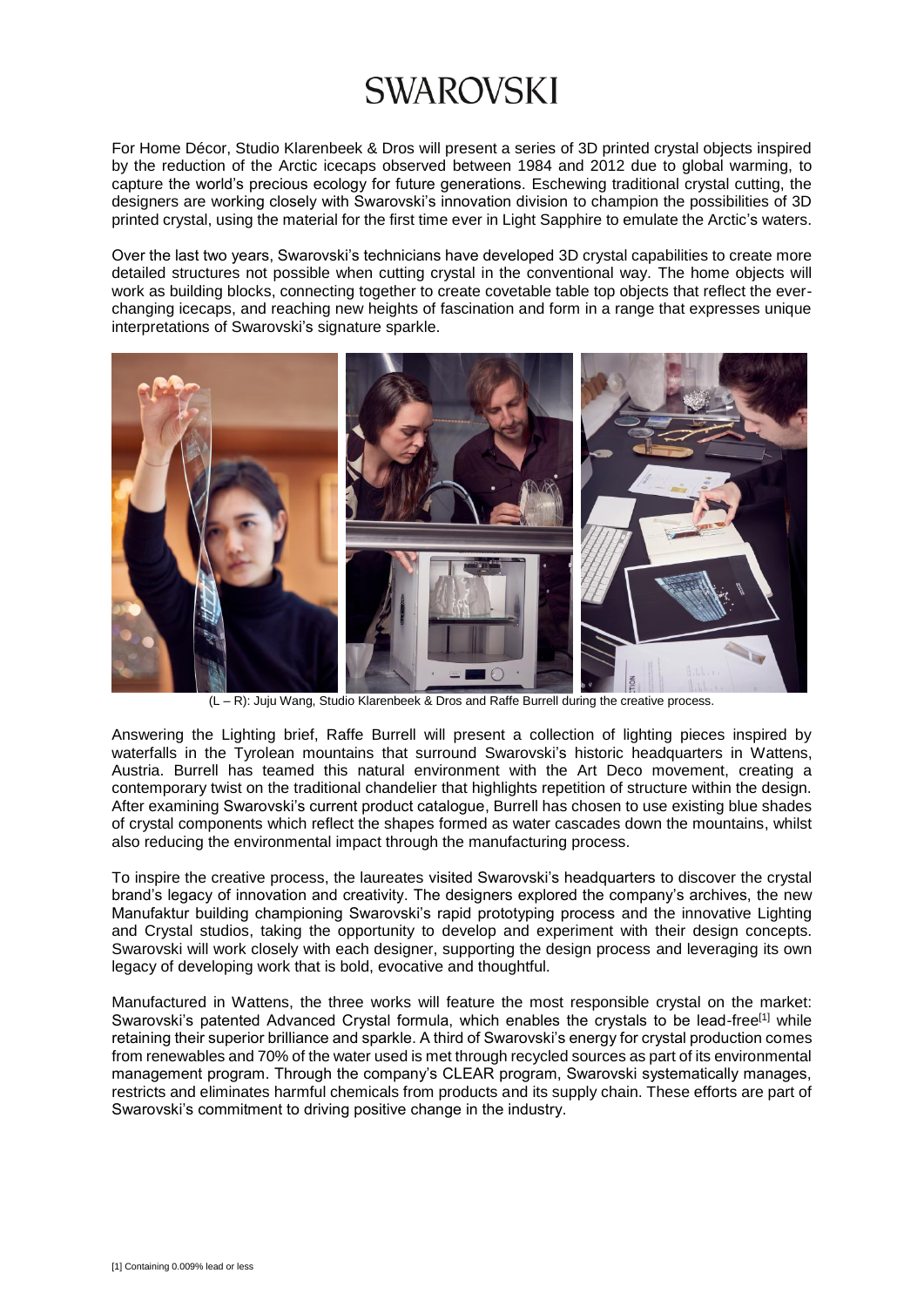**Nadja Swarovski,** Member of the Swarovski Executive Board, comments: "We are delighted to announce Juju Wang, Studio Klarenbeek and Dros, and Raffe Burrell as the 2019 Swarovski Designers of the Future. We are excited to see these dynamic emerging talents engage with Swarovski crystal as a creative medium to help shape the future of responsible design, and we look forward to showcasing their innovative work in Basel this June."

**Aric Chen**, 2019 Curatorial Director, Design Miami/, comments: "The Swarovski Designers of the Future award has an incredible track record of highlighting emerging talents who go on to make an impact on design. It's exciting to see that legacy continue with Raffe Burrell, Juju Wang, and Studio Klarenbeek and Dros."

Established in 2006, the Designers of the Future Award moves beyond pure product and furniture design to acknowledge technologically and conceptually progressive pieces that work across multiple disciplines, championing long-term collaborations with designers at an early stage of their career. The Swarovski Designers of the Future Award winners have been selected for their ability within the fields of lighting, home objects and surfaces, and exemplify new directions in design culture.

The winners of the Swarovski Designers of the Future Award will create designs that can coalesce into one complete environment**,** exhibited in a single installation that will be unveiled at **Design Miami/ Basel** from **June 11–16**. This year's winners have been selected by a nominating panel of leading figures in the design world, including Nadja Swarovski, Member of the Swarovski Executive Board; Alexandra Cunningham Cameron, Creative Director of Design Miami/; Deyan Sudjic, Director of the Design Museum, London; Patrik Fredrikson and Ian Stallard, founders of artistic practice Fredrikson Stallard; Aric Chen, Curatorial Director of Design Miami/; Helen Maria Nugent, Dean of Design at California College of the Arts; and Rosa Bertoli, Design Editor at Wallpaper\*.

#### **For further Swarovski media inquiries:**

Chloe Boucouvalas / [Chloe.Boucouvalas@camronpr.com](mailto:Chloe.Boucouvalas@camronpr.com) / +44 (0)20 7420 1700

#### **For further Design Miami/ media inquiries:**

Sarah Ferrall / [Sarah.Ferrall@camronpr.com](mailto:Sarah.Ferrall@camronpr.com) / +44 (0)20 7420 1700

[Ends]

### **NOTES TO EDITORS**

### **EVENT SCHEDULE**

**Design Miami/ Basel: June 11-16, 2019** Public Show Days June 11-12: 11am-8pm June 13-16: 11am-7pm

**Preview Day: June 10** (by invitation only) Press Conference: 2.30pm Press Preview: 3-5pm Collectors Preview: 12-5pm Vernissage: 6-8pm

**Swarovski Designers of the Future Booth Location**: Hall 1 Süd, Messe Basel, Switzerland

#### **HASHTAGS**

@Swarovski @Designmiami @artist\_jujuwang @raffeburrell @eric\_klarenbeek #Swarovski #DesignMiami #DesignersoftheFuture #innovation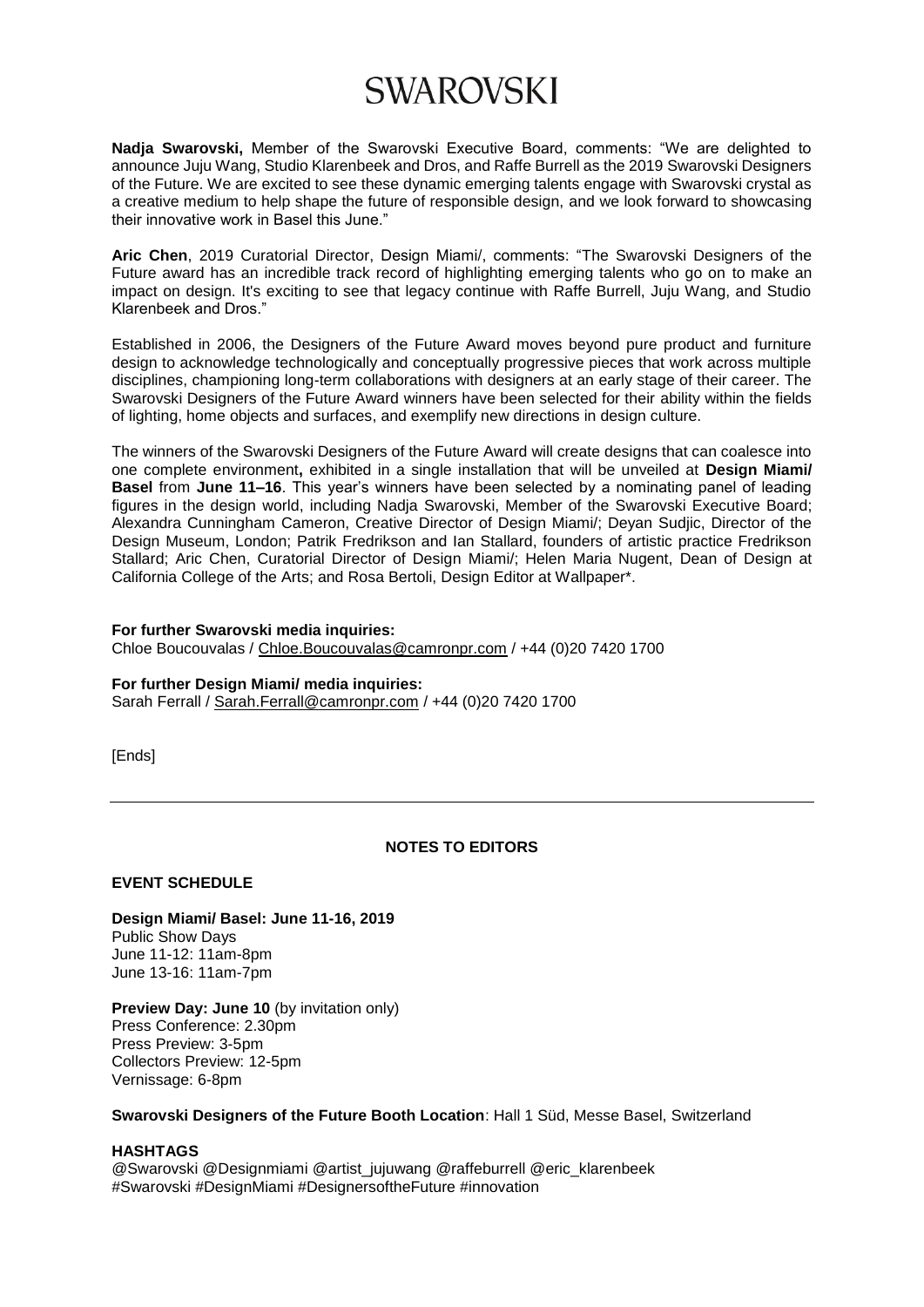#### **ABOUT THE AWARD**

The Swarovski Designers of the Future Award honors a select group of promising young designers and studios who exemplify new directions in design culture. These young creatives work beyond pure product design and represent conceptually or technologically vanguard approaches, often assimilating ideas from multiple disciplines. The objective of the award is to offer these next-generation design talents the opportunity to present newly commissioned work to an influential audience of collectors, dealers, and journalists at Design Miami/ Basel.

This is the fifth year that Swarovski and Design Miami/ have collaborated on this prestigious award, which was established in 2006. The previous winners of the Swarovski Designers of the Future Award are: Frank Kolkman (2018), Study O Portable (2018), Yosuke Ushigome (2018), Marjan van Aubel (2017), Jimenez Lai (2017), TAKT Project (2017), Anjali Srinivasan (2016), Yuri Suzuki (2016), Studio Brynjar & Veronika (2016), Tomás Alonso (2015), Studio Swine (2015) and Elaine Ng (2015).

Swarovski has previously contributed to Design Miami/ Basel with commissioned installations by influential designers and architects including: Ross Lovegrove, Greg Lynn, Troika, Fredrikson Stallard, Erwin Redl, Eyal Burstein, Asif Khan, Guilherme Torres, Jeanne Gang and Mexico City-based global architecture and design practice Fernando Romero Enterprise (FR-EE).

#### **ABOUT THE 2019 WINNERS**

#### **JUJU WANG**

Chinese American installation artist. Known as the interactive magician in the field of art, mixing traditional Chinese culture with modern art, her bold use of new materials and emotional and rational creativity standards has established a unique personal style. Emphasizing the interactive experience of the installation itself and with others, bringing harmonious relationship amongst art, participants, and onlookers.

#### **STUDIO KLARENBEEK & DROS**

Together with Maartje Dros, Eric Klarenbeek forms a design duo concentrating on public space & technology. Their aim is to challenge and explore the use of space by connecting history, crafts and new technologies in archetypical objects to invite and evoke new use of space.

Eric Klarenbeek (Amsterdam 1978) graduated in 2003 at the Design Academy Eindhoven. Since then he has designed for clients such as Droog Design, Marcel Wanders's Moooi, Lidewij Edelkoort, Makkink Bey, Eneco and the Ministry of the Netherlands. He is founder of the ArTechLab at the AKI ArtEZ art academy. His projects have been exhibited and published extensively. His windlight is presented at the World Expo 2010 in Shanghai and The Floating Light Project was awarded for innovative design at The Design Academy Eindhoven.

Maartje Dros (Texel 1980), also a graduate of the Design Academy Eindhoven acts on the use and dynamics on the periphery of space and borders. It forms the base of her work that explores possibilities on use of space and our common grounds. The outcomes requests collaboration between user and space rather than it is giving stage to a sole object. Not only the hardware of a city is being questioned and integrated her designs, the physical outcome can be seen as an expression of social structures. [www.ericklarenbeek.com](http://www.ericklarenbeek.com/) / [www.maartjedros.nl](http://www.maartjedros.nl/)

### **RAFFE BURRELL**

Raffe Burrell Studio was founded to pursue his passion to create the exceptional through design. The studio works with a network of highly skilled artisans and caters to high-end residential and commercial clients. With more than 10 years professional experience: honing skills in the renowned studios of Paul Cocksedge, Fredrikson Stallard & Eva Menz, Raffe has worked on an ever-increasing scale of project, both in the UK and worldwide. These, more often than not, are the result of a private commission to create something completely unique and one of a kind. The studio is driven by Raffe's fascination with exploring materials and production techniques, old and new, to assist with the creation of stunning sculptures where attention to detail is second to none. Pieces are both decorative and functional for interior projects and installations. This niche speciality permits a certain kind of exploration and encourages his resolve in taking on a challenge.

[www.raffeburrell.com](http://www.raffeburrell.com/)